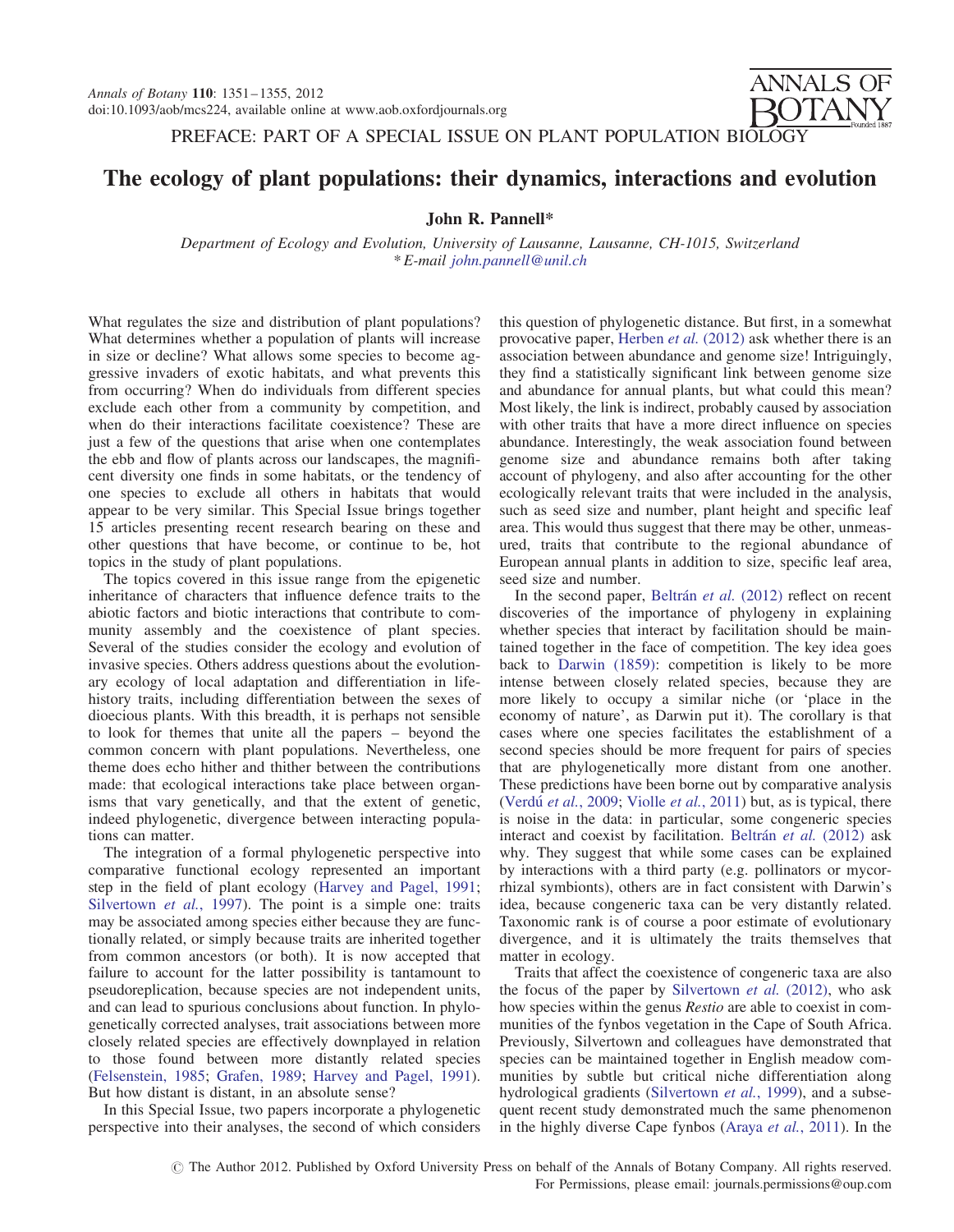present work, they now dig deeper using a field experiment in the fynbos to ask how species segregation along hydrological gradients originates in a community in which the clock is, in effect, reset every decade or so by massive disturbance by fire. Their experiments involved reciprocally transplanting thousands of soil plugs (and the seeds within them) at a spatial scale of only metres at two burnt fynbos sites for which they had detailed fine-scale hydrological maps. At one site, they found that transplanted seedlings performed better at the moister microsites, but not at the other site. Perhaps significantly, the site for which they found an effect of hydrology on plant performance was also the site at which they had found evidence for species segregation along the observed hydrological gradients. Their study, and their work on English meadows, suggests that microsite variation in the water table is an important factor contributing to the local coexistence of plant species – and helps to explain the so-called 'paradox of the plankton' ([Hutchinson, 1961\)](#page-4-0), the puzzle over how species that effectively all require the same list of resources can be maintained together in a community.

The assembly of a species-rich community ultimately requires the successive invasion and establishment of new species. One would think that, as the niche space gets carved up and used with the arrival of new species over time, the likelihood of subsequent invasions would decline, i.e. that more species-rich communities would be more resistant to invasion ([Elton, 1958\)](#page-4-0). Empirical support for this intuitive prediction, however, has been mixed, and there has been a paucity of studies that have added species to natural – as opposed to experimentally constructed – communities that differ in diversity. In this Special Issue, [Zeiter and Stampfli \(2012\)](#page-4-0) contribute to filling this gap by introducing seeds of species into small quadrats in a regularly mown, old grassland community. Intriguingly, their experiments revealed a positive diversity –invasibility relationship, even though the species they added to their experimental plots were drawn from the same community (but absent from the quadrats) and whose niches ought to overlap with those of the species already resident in the plots; i.e. one should have expected even greater resistance to the invasion of newcomers by those already present. As the authors note, there is clearly still much to learn about community assembly and invisibility.

While the concept of invasibility of communities is fundamental for our understanding of community assembly, it is also a major concern in conservation and restoration ecology: what factors determine whether exotic species will become successfully invasive; and what will determine our success at restoring degraded communities by species reintroductions? Three papers in this Special Issue are to some extent motivated by the former of these two questions. First, [Zhang and Shea](#page-4-0) [\(2012\)](#page-4-0) take up the question of how disturbance influences the population dynamics of the thistle, Carduus nutans, which has become a serious invader in the Americas, Australasia and southern Africa.

Although habitat disturbance may be important in facilitating the invasion of exotic species into native vegetation, its role is not straightforward (Moles et al.[, 2012\)](#page-4-0). A key point made by [Zhang and Shea \(2012\)](#page-4-0) is that disturbance is a multidimensional process that needs to be measured along different axes, including intensity, frequency, timing, duration and extent. In their paper, they ask how the first three of these factors, in combination, affect key life-history traits of C. nutans that have a direct impact on the species' population dynamics (and thus invasion potential). Their results confirm the importance of considering more than one dimension of disturbance, with the timing of disturbance and its interactions being particularly important, probably because the absolute amount of biomass removed by a disturbance depends critically on when it occurs during the plant life cycle. This conclusion is clearly relevant for the management and control of invasive species.

The removal of plant biomass as a regulator of growth and reproduction can be caused by physical disturbances such as tree-fall, mowing, ploughing or fire, but also through attack by herbivores and pathogens ([Bond and Keeley, 2005\)](#page-4-0). Indeed, a leading hypothesis for the failure of native species to expand inexorably, as they sometimes do when introduced into a new area, is that they are held in check by their herbivores and pathogens, which they escape in their new range ([Keane and Crawley, 2002](#page-4-0)). Escape from pests can have an obvious immediate positive effect on growth and competitive ability, but there is also the potential for a secondary effect that may be of equal significance or more important: the evolution of increased competitive ability ('EICA') by invasive species that are not compelled to allocate their resources towards defence from pests they have left behind [\(Blossey](#page-4-0) [and Notzold, 1995](#page-4-0)). In this issue, Joshi and Tielbörger [\(2012\)](#page-4-0) perform an experiment with Lythrum salicaria to add to a growing number of studies that test this idea. Lythrum salicaria is native to Europe but has become a serious invader of wetland habitats in North America. In their experiment, Joshi and Tielbörger (2012) grew individuals of L. salicaria from populations sampled in both the native and the introduced ranges under full exposure to the native herbivores in Europe and found support for the EICA hypothesis: introduced populations were more vigorous than their native counterparts, and they were more susceptible (though also tolerant) to herbivory.

Given that herbivory may constitute a potentially major disturbance event for plant populations, it may play an important role in the regional dynamics of species maintained in a balance between population extirpation or extinction and their recolonization by long-distance dispersal. In this issue, Hemrová et al.  $(2012)$  consider the extent to which the regional abundance and maintenance of the polycarpic perennial herb Scorzonera hispanica are sensitive to damage caused by ungulate herbivores, which are on the increase in the Czech Republic. The case is particularly interesting as a study of regional dynamics, because herbivores remove inflorescences without damaging the vegetate rosettes, so herbivory ultimately affects just the extent to which plants within an affected (meta-)population contribute propagules (winddispersed seeds) to the regional migrant pool. To predict the regional dynamics of S. hispanica, the authors used individualbased simulations parameterized using field observations and combining a matrix-based account of local population dynamics, estimates of migration via dispersal kernels, and scenarios of herbivory and stochastic rates of local population extinctions.

The rapid evolution of reduced defence and greater competitive ability in invasive plants, mentioned above, suggests that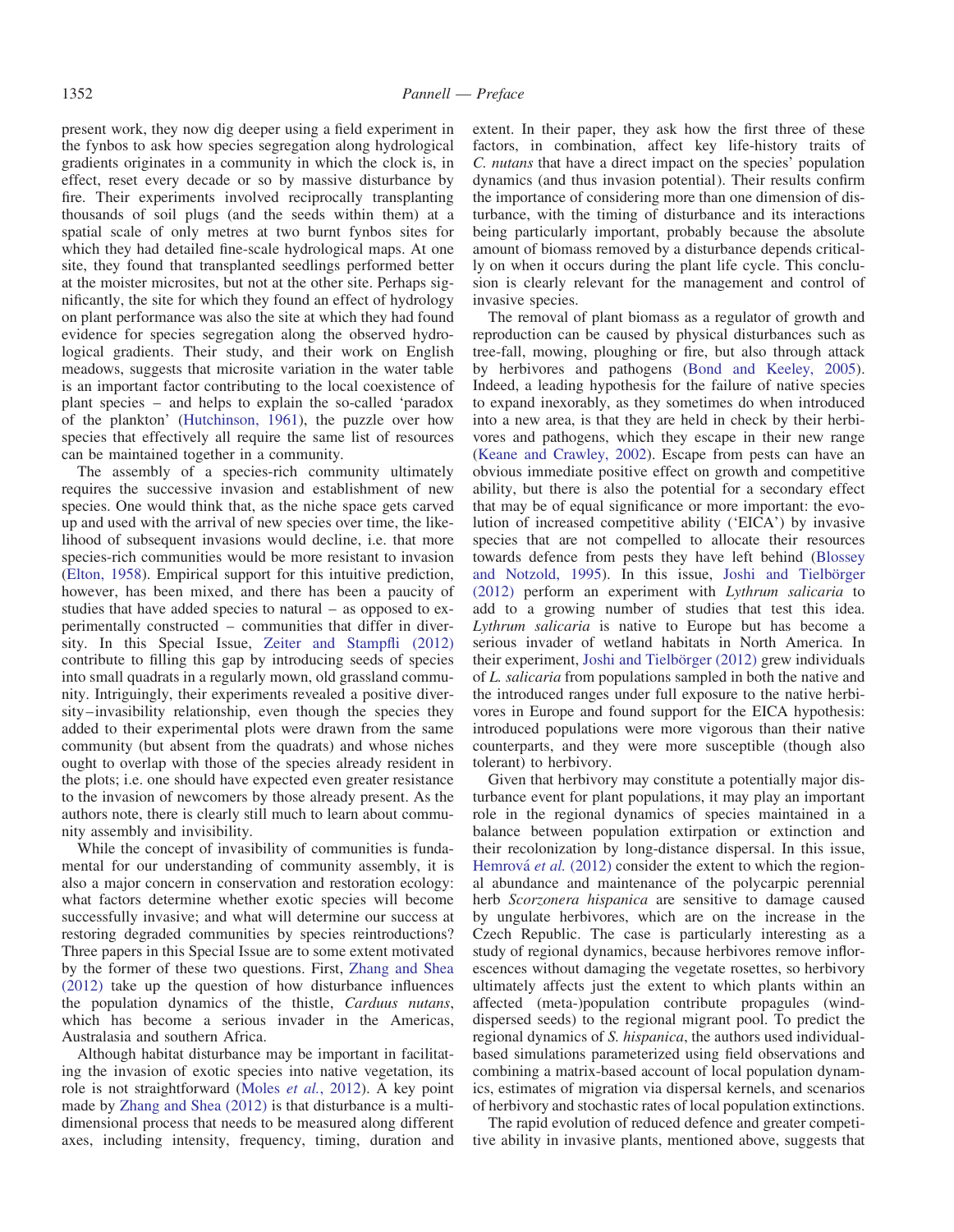invading populations have substantial amounts of additive variation on which selection can act. This might be surprising for species introduced into their new range through what must often be a narrow bottleneck [\(Prentis](#page-4-0) et al., 2008). One explanation for this apparent paradox is that successful invasions tend to follow multiple introductions, so that the amount of genetic variation in the establishing populations can in fact be large [\(Simberloff, 2009\)](#page-4-0). In other words, selection during invasion can act upon standing genetic variation, after all. The paper by Latzel et al. [\(2012\)](#page-4-0) raises the question of whether some of the heritable variation among individuals in defence might in fact also be of epigenetic origin. They report that lineages of Arabidopsis thaliana that differ only in the extent to which their genomes were methylated (and not in their nucleotide sequences) showed different phenotypes in terms of growth and response to hormones that typically mediate defence responses. Their results confirm earlier suggestions that some of the variation we find in ecologically important traits might be of epigenetic origin ([Herrera and Bazaga,](#page-4-0) [2011\)](#page-4-0), with the possibility that phenotypically plastic defence responses could be transmitted to progeny that are likely to be exposed to a similar environment.

The relative extent to which invasive species are phenotypically plastic versus genetically variable is also the focus of the paper by Skálová et al. (2012), who compare three species of Impatiens that have become invasive in Europe, I. glandulifera, I. noli-tangere and I. capensis, and one species native to Europe, *I. parviflora*. They find that the most invasive species in their study, *I. glandulifera*, is also the most plastic, and the less invasive species, while also plastic, are more genetically differentiated among populations. The variation found among these four Impatiens species echo the reflections of Beltrán et al.  $(2012)$  in this Special Issue, cited above, that congeneric species can differ a great deal in their ecological strategies.

The basis of intrageneric variation in plant phenotypes is also considered by Ross et al. [\(2012\)](#page-4-0) in their study of individuals sampled along an altitudinal gradient from a Senecio hybrid zone on Mount Etna, Sicily. Here, high-altitude S. aethnensis and lower-altitude S. chrysanthemifolius, which differ in a number of morphological traits, meet in a hybrid zone at intermediate altitude [\(Brennan](#page-4-0) et al., 2009). In their study here, Ross et al. [\(2012\)](#page-4-0) ask whether the temperature dependence of seed germination and early seedling establishment varies along the altitudinal cline in a way that could be interpreted in adaptive terms. They find that the high-altitude S. aethnensis tends to germinate better at low temperatures than the lower-altitude species, and to grow faster at warm temperatures, perhaps reflecting an adaptation to a shorter growing season. These results suggest that local adaptation along the altitudinal gradient is at least one contributing factor to the maintenance of the Senecio hybrid zone and provide a satisfying illustration of how natural selection tracks environmental variation over relatively small spatial scales despite on-going gene flow.

While Ross et al. [\(2012\)](#page-4-0) study phenotypic variation over relatively small spatial scales in a perennial herb, [Santos](#page-4-0)[del-Blanco](#page-4-0) et al. (2012) consider the evolution of local adaptation over climatic gradients at a scale of the Iberian Peninsula, and beyond, in the long-lived tree, Pinus pinaster, again in the face of on-going gene flow. Using a large common-garden experiment with genotypes sampled from 23 populations across the species' range, they analyse population differentiation in a number of early growth traits, in particular the size at first sexual reproduction. After accounting for background genetic differentiation at probably neutral loci, they report an association between key life-history traits and a measure of environmental 'harshness'. Because P. pinaster is monoecious ( produces both male and female cones), they were able to assess differences in the size at which individuals first reproduced through their male versus female functions. Interestingly, plants behaved relatively uniformly among populations in terms of their male function, but those sampled from harsh sites tended to begin reproducing through their female function at smaller sizes. This study reminds us that fitness accrues through both sexual functions in hermaphrodites, and that selection can act to maximize fitness under different environments rather differently for male versus female function (e.g. Yu et al.[, 2011](#page-4-0)). It also represents a rare case of the assessment of variation in sex allocation over the range of a long-lived tree species.

Although most plants are hermaphrodites and allocate to both sexes over the course of their lives, separate sexes have evolved numerous times and dioecious species are found in approximately half of all plant families ([Barrett, 2002\)](#page-4-0). Given the observation, such as that of [Santos-del-Blanco](#page-4-0) et al. (2012) for P. pinaster, that the costs and benefits of male and female functions in hermaphrodites trade off rather differently with one another, one might expect males and females of dioecious species to occupy different niches in the communities in which they necessarily co-occur and compete for common resources. There has been some evidence for differences in competitive abilities between the sexes of dioecious plants, both at the seedling stage (i.e. before any costs of reproduction have been exacted; [Mercer and Eppley, 2010](#page-4-0)) and later during reproduction ( $\text{A}$ gren *et al.*[, 1999\)](#page-3-0). However, the effects are typically small. In this issue, Varga and Kytöviita (2012) add to this work by testing for differences in competitive ability in the dioecious herb Antennaria dioica over a period of 3 years. In common with other studies, they find only small differences in the effects of competition on males versus females, except that the probability of flowering was suppressed by competition only in females growing with other females. Their results indicate that females are the stronger competitors, as commonly found (Sánchez Vilas  $et \ al., 2011$ ), and that plants may buffer their growth status by regulating their flowering frequency.

Varga and Kytöviita (2012) also report that 10 % of plants in their experiment showed 'sexual lability' during the course of the experiment, i.e. produced flowers of the opposite sex. Sexual lability is common in plants with separate sexes, a phenomenon that might sometimes be related to a plant's resource status ([Lloyd and Bawa, 1984;](#page-4-0) [Delph and Wolf,](#page-4-0) [2005\)](#page-4-0). An interesting implication of such lability is that it may confer a benefit of reproductive assurance on plants that happen to find themselves alone. This raises the possibility that plants might have evolved mechanisms that allow them to adjust their sexual expression in response to the sexuality of their neighbours. Some homosporous ferns provide a striking example of this neighbourhood-dependent sexual lability: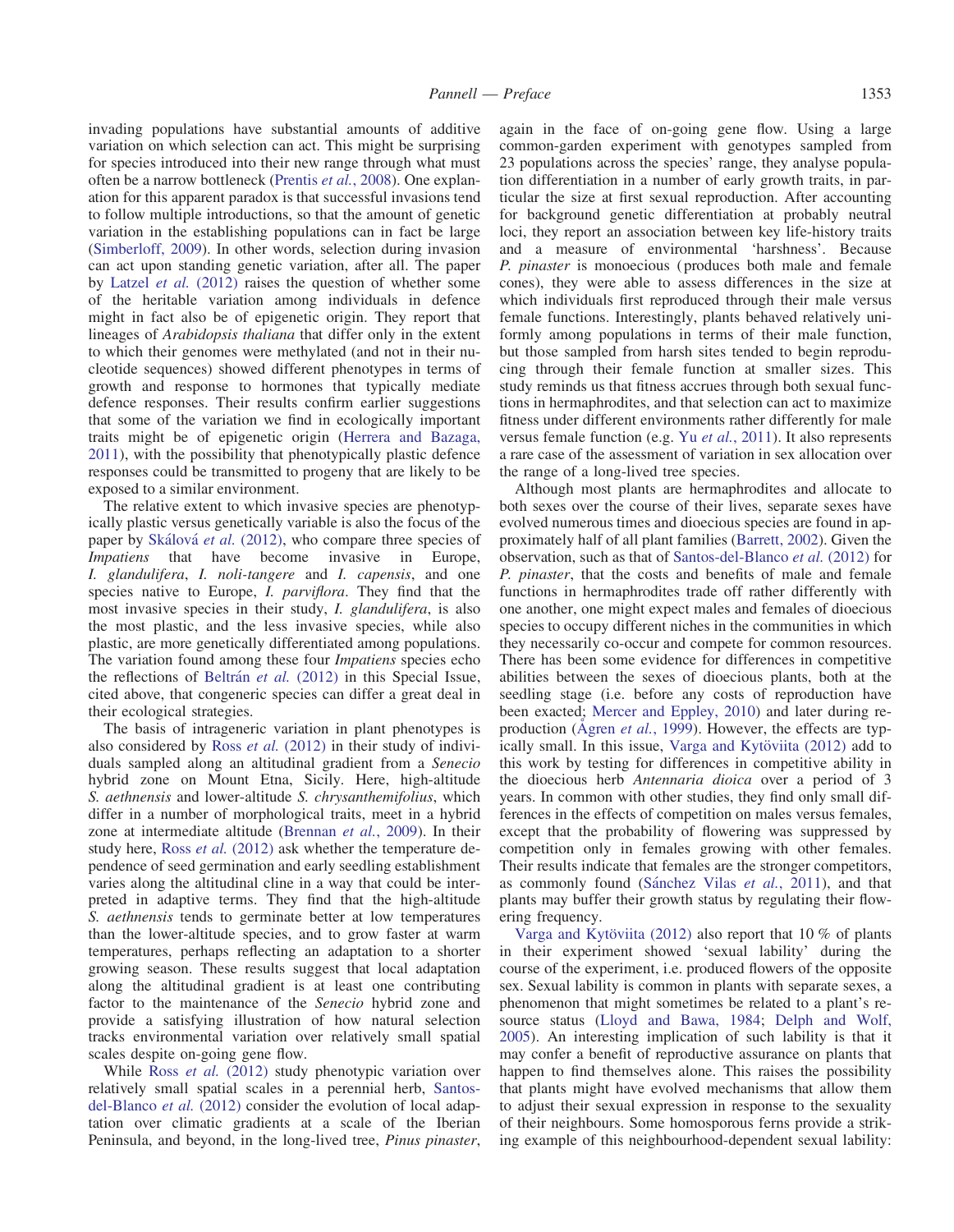<span id="page-3-0"></span>spores develop as hermaphrodites by default and release the hormone antheridiogen into their environment that causes neighbouring spores, if there are any, to develop as males ([Banks, 1997\)](#page-4-0). This process, which involves intersexual signalling and causes density-dependent sex expression, favours outcrossing when potential mates are available but allows selfing when they are not ([Haig and Westoby, 1988\)](#page-4-0). Density-dependent sex choice was also reported for an androdioecious population of the angiosperm herb Mercurialis annua in southern Spain, where hermaphrodites co-occur with males, some of which were capable of becoming herm-aphroditic at low density [\(Pannell, 1997](#page-4-0)). Now, Sánchez [Vilas and Pannell \(2012\)](#page-4-0) follow up on the earlier study by looking for a possible signal that might cause gender switching in M. annua, this time using genotypes sampled from Morocco. By irrigating plants with leachate passed through the soil of other males or females, they attempt to discover whether a chemical signal in the rhizosphere might be responsible for communication between individuals. While they found what was probably a nutrient effect on the sex allocation of hermaphrodites [\(Delph, 2003;](#page-4-0) Sánchez Vilas and Pannell, [2011](#page-4-0)), they failed to observe any treatment-dependent gender switching. Mercurialis annua is remarkably variable in its sexual expression across its geographic range, and the authors conjecture that their failure to find gender switching in Morocco might reflect a further manifestation of interpopulation variation in sex allocation.

The Special Issue ends with two papers on plant mating and pollination ecology. [Scheepens](#page-4-0) et al. (2012) investigate the patterns of gene flow brought about by bumblebee pollination of the alpine plant Campanula thyrsoides. They report that the probability of successful mating between individuals decreased with distance within the large focal population, and that the spatial location of individuals in the populations strongly influenced their mating success, as has been frequently found by paternity analysis of insect-pollinated populations (e.g. [Meagher, 1991](#page-4-0); [Oddou-Muratorio](#page-4-0) et al., 2005). Their data also point to substantial gene flow among populations, which are nevertheless strongly differentiated at microsatellite loci. This apparent discrepancy between observed levels of gene flow among populations over the short term and longterm migration rates inferred on the basis of population genetic differentiation reminds us that natural populations seldom conform to simple models of population structure and dynamics ([Whitlock and McCauley, 1999](#page-4-0)).

In the concluding paper of the issue, [Chamorro](#page-4-0) et al. (2012) review what is known about the distribution of plant sexual systems and the natural history of pollination in the Galápagos Islands. A number of interesting points emerge from their paper. Foremost is perhaps the simple fact that, even for iconic localities such as the Galápagos, which have long attracted the attention of natural historians, we still know very little about plant mating and the structure of plant pollinator networks: of the 557 native plant species on the islands, pollination observations have been recorded for only 89, and for only 26 of the 825 exotic species that have become naturalized [\(Chamorro](#page-4-0) et al., 2012). Similarly, nothing concrete is known about the sexual systems of more than 80 % of the flora. Nevertheless, if we assume that those species that have been studied are in any way representative

of the flora of the islands, two observations stand out regarding plant reproductive systems. First, in common with other iso-lated oceanic islands ([Bawa, 1982](#page-4-0); [Cox, 1989](#page-4-0)), the Galápagos flora has a large proportion of self-compatible species, a pattern consistent with 'Baker's Law', which predicts high rates of self-compatibility in floras that have become established through long-distance dispersal, presumably as a result of selection for reproductive assurance by selfing in the absence of mates or suitable pollinators ([Baker, 1955](#page-4-0)). And second, in a pattern that stands out as rather unusual among oceanic island floras, the proportion of dioecious species is remarkably low; whereas Hawaii and New Zealand have 28 and 15 % dioecious species, respectively, the Galápagos have less than  $2\%$  ([Chamorro](#page-4-0) *et al.*, 2012). It is not clear why the Galápagos should be so different, but the authors point to their relatively young age as a possible explanation. Nevertheless, given the rapidity with which plant and animal populations can evolve (a fact highlighted by several other papers in this Special Issue), it seems unlikely that the evolution of dioecy (ultimately just the spread of male and female sterility mutations) would need more than several million years to evolve if selection favoured it.

It is difficult not to think of Charles Darwin when reading the review of plant-pollinator interactions on the Galápagos by [Chamorro](#page-4-0) et al. (2012). Darwin was, of course, a pioneer in the study of plant population ecology and spent a great deal of time, particularly later in life, doing experiments with plants in his garden at Down House, in the south-east of England. Several of the themes that echo among the papers collected in this issue resonate with Darwin's thoughts, but the study of plant populations has come a long way since then, not least in terms of its increasing overlap with ideas in population genetics. It is hoped that the papers assembled in the pages that follow serve not only to highlight a few of the many directions the study of plant populations have taken since Darwin's experiments, but also to stimulate new work in these areas, and perhaps new directions.

## ACKNOWLEDGEMENTS

I am grateful to Roosa Leimu who co-edited this Special Issue and invested a great deal of time and effort until the arrival of little Lilja, to David Frost and Pat Heslop-Harrison who saw the issue through to publication, and to the many reviewers for their helpful and constructive comments on the manuscripts, particularly Sophie Karrenberg and Pam Diggle who stepped in as guest editors for some of the papers. Thanks also to Miguel Verdú, Anna Traveset, Julia Sánchez Vilas, Marie Voillemot, Bill Shipley and Pam Diggle for their comments on this manuscript.

## LITERATURE CITED

- Ågren J, Danell K, Elmqvist T, Ericson L, Hjalten J. 1999. Sexual dimorphism and biotic interactions. In: Geber MA, Dawson TE, Delph LF. eds. Gender and sexual dimorphism in flowering plants. Heidelberg: Springer, 217 –246.
- Araya YN, Silvertown J, Gowing DJ, McConway KJ, Linder HP, Midgley G. 2011. A fundamental, eco-hydrological basis for niche segregation in plant communities. New Phytologist 189: 253–258.